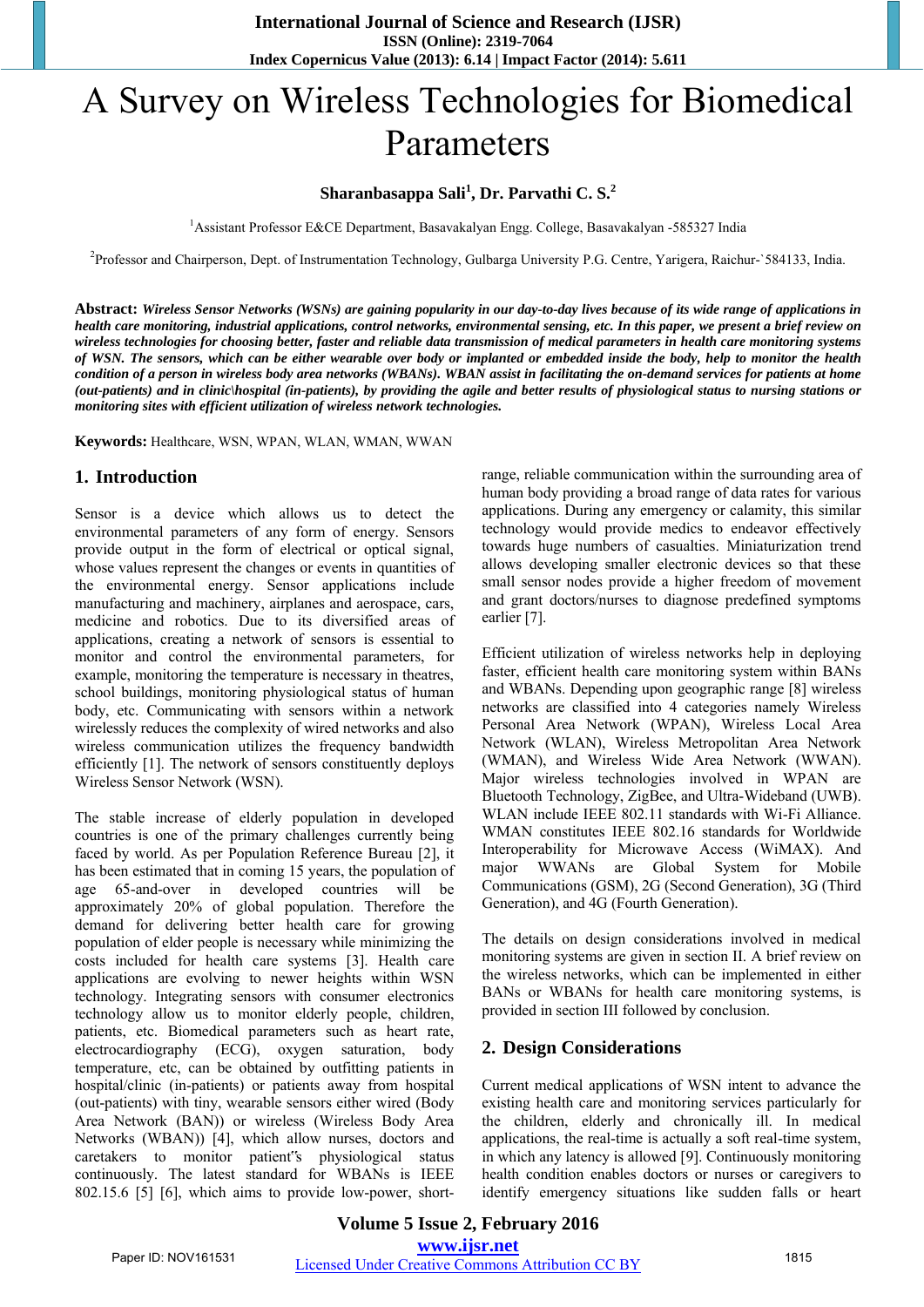attacks in few minutes or even seconds is enough for saving lives, considering this special caregivers dependency will be minimized and without real-time systems it is not possible to identify these conditions. Hence, providing real-time monitoring and identification, and taking actions according to the situation are major benefits in pervasive healthcare systems.

In recent years, the demand for wireless sensor networks is growing at a rapid pace due to its wide range of application areas. This led the researchers to focus on functionality, definition and communication protocol standards for smart transducers. The IEEE and NIST have established IEEE 1451 set of standards for a Smart Transducer Interface for Sensors and Actuators in an effort to overcome the incompatibility problems that occur while interfacing smart transducers to controller devices, microprocessor-based systems, Fieldbus and control networks [10]. The key concept of these standards is to define an architecture that enables transducers to connect into any real-time distributed control network in a true ,plug-and-play" manner, such that automatic system identification and configuration is aided.

In healthcare monitoring systems there are four other categories of characters are present other than developers and administrators. Those are Children, Elderly and chronically ill, Caregivers, and Healthcare professionals. These characters continuously communicates with WSN healthcare systems by utilizing different subsystems, these are 1. Body Area Network (BAN) – the sensors which are embedded or implanted on body constitute a network. 2. Personal Area Network (PAN) Subsystem – a network subsystem is created with using smart phone sensors, video sensors, and etc. 3. Gateway to the Wide Area Networks – for transmitting the data beyond hospitals or home (out-patients) for further processing and monitoring biomedical parameters by healthcare professionals or caregivers. 4. Wide Area Networks – for transmitting data across hospitals, cities, etc. 5. End-user healthcare monitoring application – caregivers or healthcare professionals get real-time physiological status of in-patients and out-patients to personal digital assistants (PDA), or smartphone. The design considerations of these subsystems in healthcare monitoring of WSN are provided in table 1 [3].

| Table 1: Design Considertaions of healthcare monitoring |
|---------------------------------------------------------|
| <i>sveteme</i>                                          |

| эуэксню                                          |                                         |  |  |  |  |  |
|--------------------------------------------------|-----------------------------------------|--|--|--|--|--|
| Subsystem                                        | Design consideration                    |  |  |  |  |  |
|                                                  | Power consumption, Transmission power,  |  |  |  |  |  |
| Body Area Network                                | Unobtrusiveness, Portability, Real-time |  |  |  |  |  |
| Subsystem                                        | availability, Reliable communications,  |  |  |  |  |  |
|                                                  | Multi-hop routing, Security             |  |  |  |  |  |
| Personal Area                                    | Energy efficiency, Scalability, Self-   |  |  |  |  |  |
| Network Subsystem                                | organization between the nodes          |  |  |  |  |  |
| Gateway to the Wide<br>Area Networks             | Security, Congestion prevention         |  |  |  |  |  |
|                                                  | Data rate, Reliable communication       |  |  |  |  |  |
| Wide Area Networks                               | protocols, Secure data transmission,    |  |  |  |  |  |
|                                                  | Coverage                                |  |  |  |  |  |
| End-user healthcare<br>monitoring<br>Application | Privacy, Security, Reliability, User-   |  |  |  |  |  |
|                                                  | friendliness, Middleware design,        |  |  |  |  |  |
|                                                  | Scalability, Interoperability, Context- |  |  |  |  |  |
|                                                  | awareness                               |  |  |  |  |  |

# **3. Review on Wireless Networks**

Constant increase of wireless systems in healthcare applications, important corporate and academic resources is being conducted towards improvement of standards. Compelling advancement in issuing industrial standards has been formed by organizations, such as Institute of Electrical and Electronics Engineers (IEEE), Bluetooth Special Interest Group (SIG), International Organization for Standardization (ISO), American Society for Testing and Materials (ASTM), etc. For any wireless communication the necessity to use the limited frequency bandwidth efficiently depends on the range within which transmissions occur, number of bytes to be transferred and how often the transmission occurs, and lifetime of the system.

Wireless links for accessing wireless networks are Terrestrial [microwave,](http://en.wikipedia.org/wiki/Microwave) Communications [satellites,](http://en.wikipedia.org/wiki/Satellite) Cellular and PCS systems , Radio and [spread spectrum](http://en.wikipedia.org/wiki/Spread_spectrum) technologies, and [Free-space optical communication.](http://en.wikipedia.org/wiki/Free-space_optical_communication) Wireless networks classified based on geographical range are categorized into WPAN, WLAN, WMAN, and WWAN. Wireless networks utilization in healthcare applications of WSN to monitor physiological status of children, elderly and chronically ill for both in-patients and out-patients are shown in Fig. 1. A brief review of these wireless networks is discussed below:

# **3.1 Wireless Personal Area Network (WPAN)**

The major task in healthcare monitoring is to gather biomedical parameters such as ECG, oxygen saturation in blood, heart rate, etc. from the sensors which are either implanted inside the human body or wore over the body or embedded onto the body. WPANs are responsible for collecting the data from BAN due to its short range of data transmission and reception of approximately within 100 meters. WPANs constitute of ZigBee, Bluetooth, Infrared, Near Field Communication (NFC), and UWB. However infrared require exact line of sight with short range communication and NFC has the proximity of practical 4cm range. Connections made through WPAN require less or no infrastructure. This grants small, inexpensive and power efficient solutions to be implemented for a wide range of devices [11].

*Bluetooth* - Bluetooth is extensively used WPAN technology. IEEE 802.15.1 standard specifies the operation and architecture of Bluetooth devices, but the operation is concerned only for physical layer and medium access control (MAC) layer. The protocol layers and applications are standardized by Bluetooth SIG. Bluetooth Low Energy (BLE) is the latest version of Bluetooth i.e. V 4.0 and data rate is 24Mbits/s [4], [11], [12].

*ZigBee* - Compared to Bluetooth, ZigBee is less expensive than Bluetooth. ZigBee comes under Low-Rate Wireless Personal Area Networks (LRWPANs) with the ease of installation, efficient data transfer, extremely low cost, shortrange operation, and a reasonable battery life while maintaining uncomplicated and flexible protocol. ZigBee provides raw data of 250 Kbits/s but is scalable down to sensor and automation needs of 20Kbits/s using wires communication [11], [13], [14].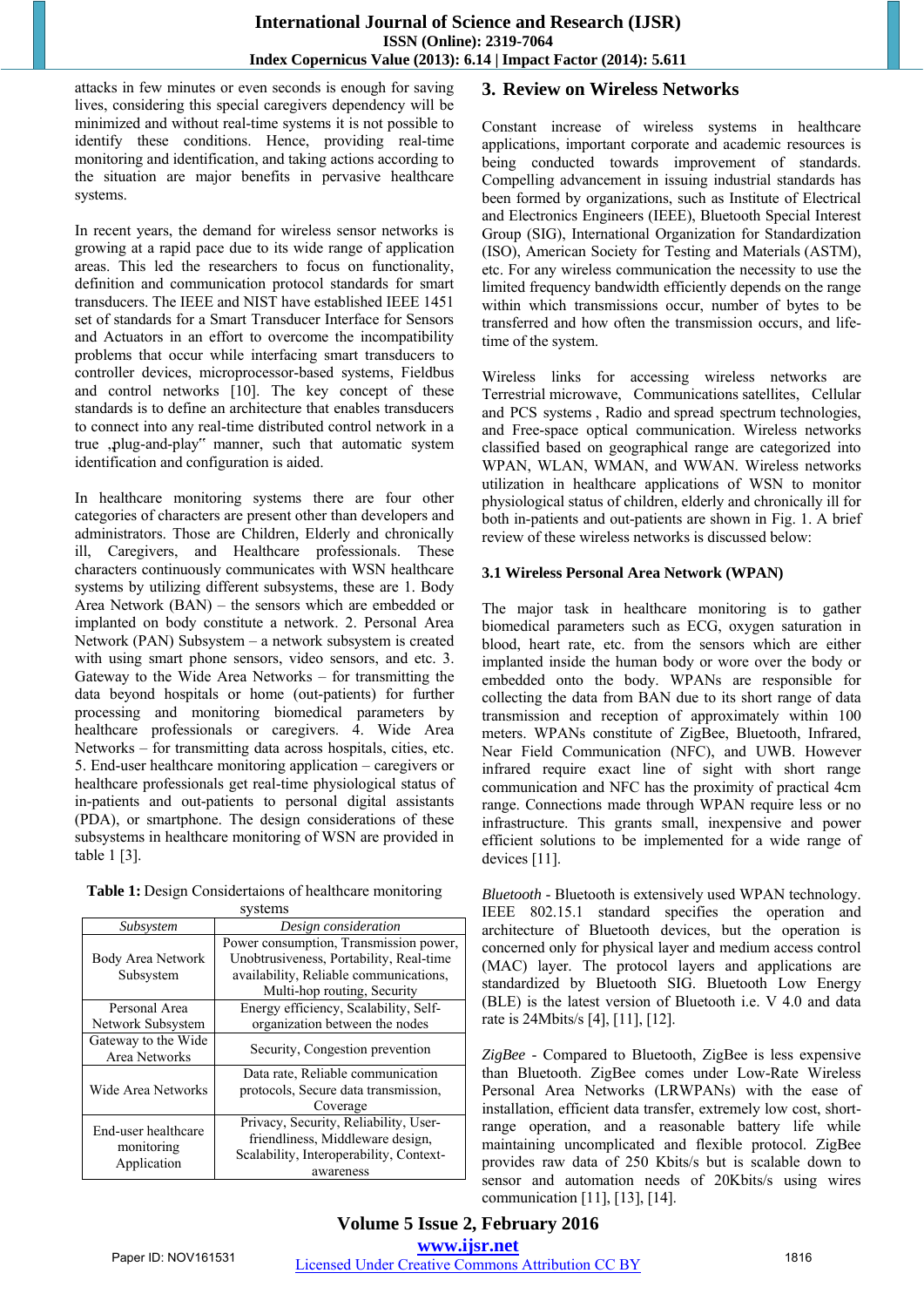

**Figure 1:** Wireless networks in medical applications

*UWB* - UWB is short-range high-speed wireless communication standard which has attracted much attention in recent years. Bandwidth of UWB is over 110Mbps (and up to 480 Mbps), which is sufficient for most of the multimedia applications, for e.g. delivering video and audio in home networking. UWB technology can also act as replacement for high speed serial bus such as USB 2.0. [4], [11], [15].

#### **3.2 Wireless Local Area Network (WLAN)**

WLAN allows users in local area, such as hospital, university or library to design a network or benefit connection to the internet. Once the physiological status of the patients is collected within BAN using WPAN, this data has to be sent to the doctors or nurses within a hospital, which requires transmission range of more than 100 meters hence WLANs allow us to transmit the data within hospital locality by providing higher range than short-range transmissions. Two standard bodies are mainly responsible for deploying WLANs [11], [14], [15], [16].

*IEEE 802.11* – IEEE is a non-profit organization that implements actions to coordinate, produce and develop data networking standards. Vendors can produce compatible products according to IEEE 802.11 standards by the definition of mechanical process of how WLANs are implemented. This standard specifies key management, data confidentiality, access control, security association management and data integrity. Protocols developed by IEEE 802.11 physical (PHY) layer standards are 802.11-1997, 802.11a, 802.11b, 802.11g, 802.11n, 802.11ac, and 802.11ad. The segment of radio frequency spectrum usage by 802.11 standards varies between countries [11], [17].

*The Wi-Fi Alliance* – This alliance certifies companies by assuring that their product pursue the 802.11 standards, thus allowing consumers to purchase WLAN products from various vendors without having to be worried about any compatibility problems. Transmission methods used in WLAN are Direct Sequence Spread Spectrum (DSSS), Orthogonal Frequency Division Multiplexing (OFDM), and Multiple Input Multiple Output (MIMO) [11], [14], [16].

#### **3.3 Wireless Metropolitan Area Network (WMAN)**

The biomedical parameters collected from the children, elderly or chronically ill people should be available to professional doctors within a city for providing better medication. WMAN establishes the connection between multiple networks in metropolitan area such as various buildings in a city. WMANs are an alternative or backup to laying fiber or copper cabling. IEEE 802.16 WiMAX is the major standard body responsible for implementing WMANs [11].

*IEEE 802.16 WiMAX* – Worldwide Interoperability for Microwave Access (WiMAX) is a wireless broadband standard that has high bandwidth over long-range transmission. WiMAX is a radio frequency technology that uses licensed and unlicensed bands to support wireless connections. In the line of sight, WiMAX can establish link distance of up to 50 kilometers and for non line of sight applications with speed up to 40 mbps per channel and a cell radius of up to 10 kilometers for portable and fixed access situations. This standard specifies the air interface, including the medium access control (MAC) and physical layers of Broadband Wireless Access (BWA). Orthogonal frequencydivision multiplexing (OFDM) is the major development in PHY layer, in which multiple accesses is attained by assigning a subset of subcarriers to every user [17]. The data is divided into multiple parallel sub streams at a minimized data rate in OFDM, and each sub stream is modulated and transmitted on a isolated orthogonal sub carrier. By this way symbol duration increases and improves robustness [11], [14].

#### **3.4 Wireless Wide Area Network (WWAN)**

Patients who needs medication for more days than general patients for example patients in coma who may require more than a week or more than a month or even years to lead a normal life, for these kind of patients a database must be maintained at the main database server and should be updated on regular intervals of time. And this data should be made available to be monitored by professional doctors from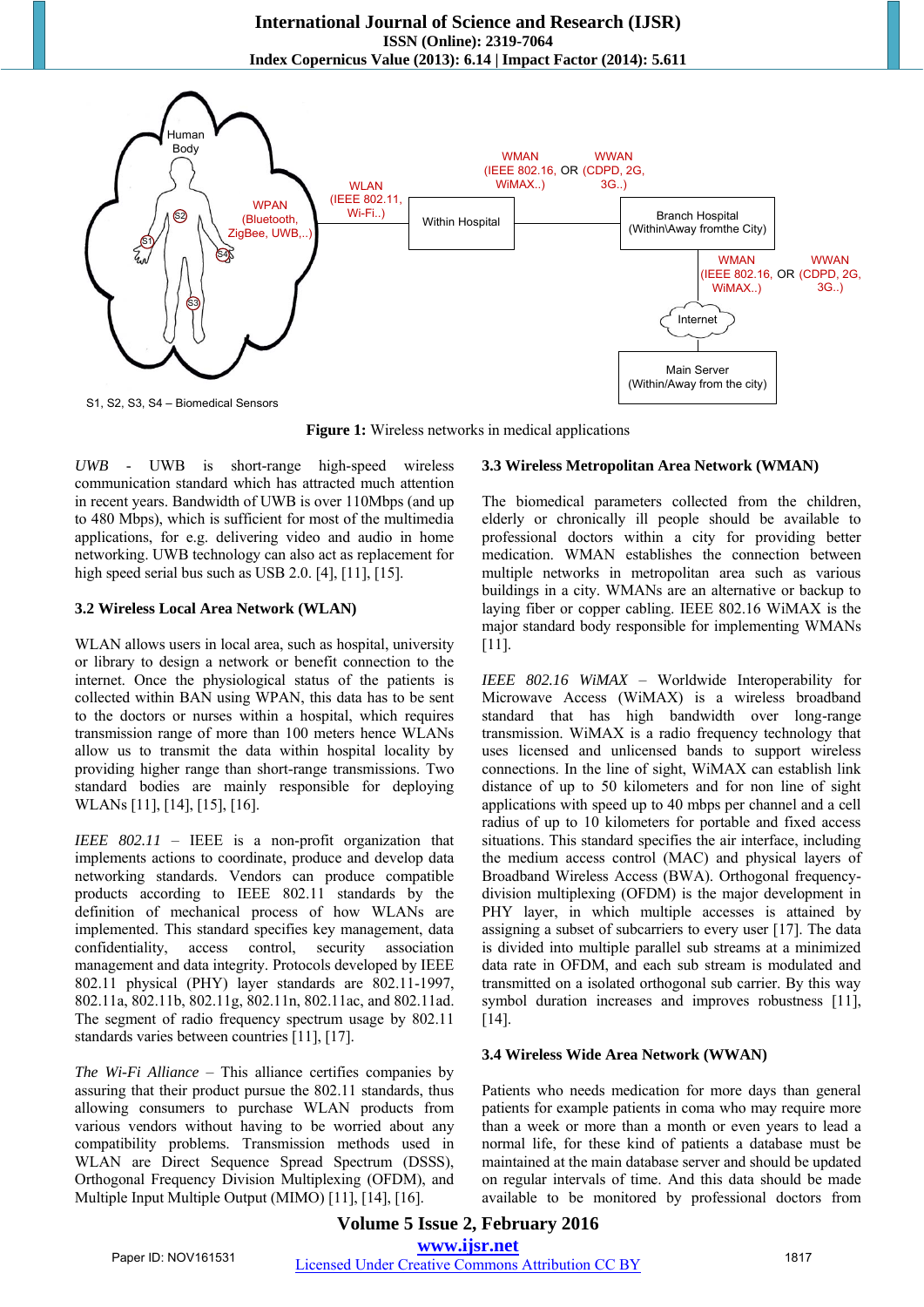# **International Journal of Science and Research (IJSR) ISSN (Online): 2319-7064**

#### **Index Copernicus Value (2013): 6.14 | Impact Factor (2014): 5.611**

anywhere in the world. WWAN is a long-range communication that allows doctors and caregivers to monitor the patient"s data by using cellular network data anywhere and also with the utilization of internet. WWANs establish connection over large areas, like cities or countries, via multiple satellite systems or antenna sites looked after by an Internet Service Provider (ISP). These systems are referred to as 2G systems. These networks require high cost to deployment since they cover a large geographical area. WWANs include mobile telecommunication cellular networks such as Long Term Evolution (LTE), GSM, CDMA 2000, cellular digital packet data (CDPD) and Mobitex to transfer data[11],[14],[18].

CDPD – Cellular Digital Packet Data (CDPD) technique is used for transmitting small units of data, called as packets, over the cellular network in stable manner. This technique allows sending and receiving data from anywhere and anytime within cellular coverage area quickly and reliably. It provides pervasive, high capacity, high speed, cost effective services to mobile users. Even voice can also be transmitted over existing cellular channels. To efficiently combine voice and data traffic on the cellular system without degrading the level of service maintained to the voice customer, CDPD network implements channel hopping technique [11].

*2G* – GSM belongs to 2G mobile systems. First GSM I standard was developed in 1992 and it provided voice and basic data services, for e.g. short-message- service (SMS), multi media messages (MMS). Most GSM networks operate in the 900 MHz or 1800 MHz bands. Maximum bit rate of 9.6kbit/s can be achieved by GSM systems. General Packet Radio Service (GPRS) belongs to 2.5G mobile systems. In GPRS the transfer medium can be shared by several users at the same time. Bit rate of 80kbit/s is reached in GPRS. Enhanced Data rates for GSM Evolution (EDGE) is part of 2.75 generation of mobile systems. EDGE offers various improvements which allow reaching high values of bit rate and bandwidth efficiency. EDGE system provides bit rate of 200kbit/s for downlink direction and 10kbit/s for uplink direction [11], [14], [19].

*3G* – Universal Mobile Telecommunication System (UMTS) is a system of third generation of mobile services, which establish voice communications and high-speed data connectivity, including access to the Internet, mobile data applications, and multimedia content. International Telecommunications Union (ITU), together with industrystandards groups from over the world, has specified the technical requirements and standards also the spectrum for 3G systems under the International Mobile Telecommunications-2000 (IMT-2000) program. High Speed Downlink Packet Access (HSDPA) and High Speed Uplink Packet Access (HSUPA) belong to 3.5 and 3.75 generation of mobile systems respectively. HSDPA possessing bitrates of 2Mbit/s for downlink and 384kbit/s for uplink direction and HSUPA allows sending data at a bit rate of 1.45Mbit/s for the uplink direction [11], [14], [19].

*4G* – Fourth generation of mobile telecommunication technology provides mobile broadband internet access to wireless modems, smartphones, and also to other mobile systems. International Mobile Telecommunications Advanced (IMT-Advanced) specifications are used for 4G standards. Theoretical downlink speed is between 100Mbit/s to 1Gbits/s for mobile and fixed transmission and uplink speed is 60Mbit/s [11].

Comparison between types of wireless networks in terms of transmission range, performance, speed, applications [11], is given in Table 2.

| <b>Tuble 2:</b> Combardon occupent a neros neca ones |                                     |                                             |             |                                          |                                        |  |  |
|------------------------------------------------------|-------------------------------------|---------------------------------------------|-------------|------------------------------------------|----------------------------------------|--|--|
| Type                                                 | <i>Technologies</i>                 | Range                                       | Performance | <i>Speed</i>                             | Applications                           |  |  |
| <b>WPAN</b>                                          | Bluetooth, ZigBee,<br>UWB. Infrared | Less than $100 \text{ m}$                   | Moderate    | $\leq$ 1 Mbps                            | Cable replacement for<br>peripherals   |  |  |
| <b>WLAN</b>                                          | Wi-Fi                               | Up to $1 \text{ km}$<br>(Within a building) | High        | 11 to 54Mbps                             | Wireless extension of wired<br>network |  |  |
| WMAN                                                 | WiMAX                               | 1km to 10 km<br>(Within a city)             | High        | 11 to $100+$ Mbps                        | Wireless inter-network<br>connectivity |  |  |
| <b>WWAN</b>                                          | CDPD, LTE, 2G,<br>3G, 4G            | More than 25 km<br>(Worldwide)              | Moderate    | 10 to 384 Kbps, 1.8,<br>$3.6 - 7.2$ Mbps | Wireless network access                |  |  |

**Table 2:** Comparison between wireless networks

# **4. Conclusion**

This paper reviews the types of wireless networks such as WPANs, WLANs, WMANs, and WWANs which can be utilized efficiently for health care monitoring systems in WSNs. By choosing the appropriate wireless network type for the specific application, deployment cost can be minimized and also challenges related to wireless data transmission are also reduced. Depending upon the transmission range, speed, deployment cost, and power consumption, any efficient and reliable network can be selected. The need for wireless technology in medical applications is anticipated to become more substantial with growth in deployment of mobile devices and wireless networks.

# **References**

- [1] I.F. Akyildiz, W. Su, Y. Sankarasubramaniam and E. Cayirci, "Wireless sensor networks: a survey", Elsevier Computer Networks, Volume 38, pp. 393–422, 2002.
- [2] K. Kinsella and D.R. Phillips, "Global Aging: The Challenge of Success", A publication of the Population Reference Bureau, Volume 60, 2005.